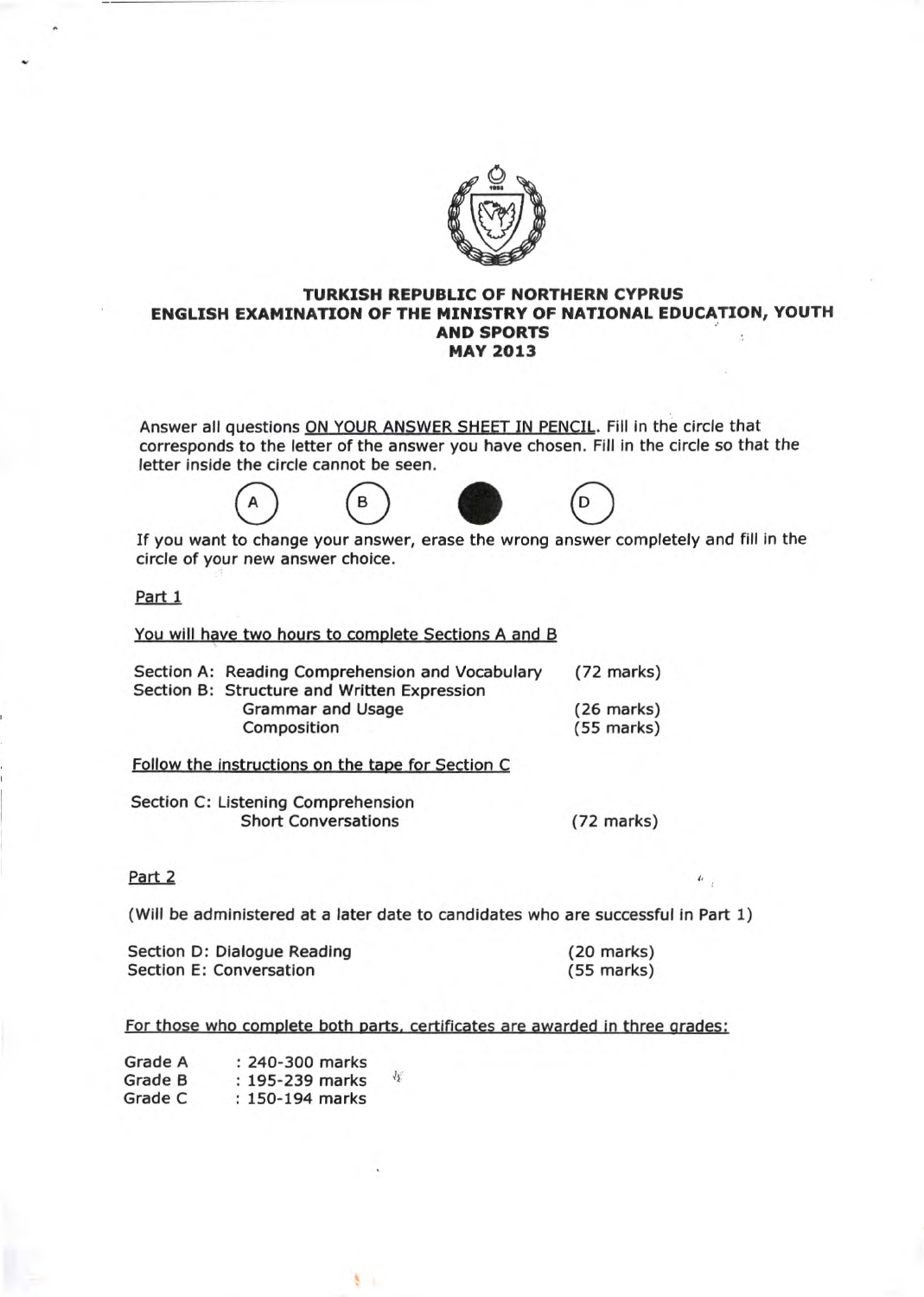#### **Part 1 Section A READING COMPREHENSION AND VOCABULARY (24 X 3 = 72)** marks)

Questions 1-8 refer to the foliowing extract from a novel.

#### **MR. SMITH**

'He'Il be in soon for this,' thought Mrs Bland, who ran the viilage shop, putting on her glasses to examine the envelope more closely. Every Friday, for over a year, she'd received a letter addressed to Mr Smith. She hadn't, at first, objected when he asked if his post might be sent care of her address. After ali, he was new to the vitlage and she liked to oblige people, especialiy a custorner. He'd taken a cottage, he'd explained, a coupie of kilometres out of the village and wanted ta be sure of getting his Ietters regulariy. So she'd agreed. There seemed no harm in it.

He hadn't been so odd, either, in those first few weeks; a bit untidy, admittedly, and apparently rather shy, but anyone could tell he came from a good background; he was welt spoken and polite. There had been gossip about him among the locais, of course. Where had he come from and why had he chosen to live in Stokes Cottage? It had been empty for two years because nobody wanted to live up that lane, far from the main road. The viilagers came to the conclusion that the newcomer was from London and had been ili or, more likely, uniucky in love. Hc had the withdrawn, faded look of lllness or disappointment.

As the months passed, however, Mrs Bland became less sure of her decision. With time, he became even less talkative. He would stand silently in the shop, looking out of the window, running his hands through his increasingly long and untidy-iooking beard, if another customer was being served. Nobody could draw him into conversation, let alone find out anything about him, and in the end people gave up trying. Some of them compialned that he made thern feel uneasy and avoided coming into the shop white be was there. But, as Mrs Bland said to them, what could she do? He only came in once a week, on a Friday morning, and she couldn't refuse to serve him on the grounds that he wasn't sociable. 'Besides,' she added to herself, 'I can't start turning people away for no reason.'

She wondered about him, though, and every week looked at the envelope, hoping to find out something. She'd decided that it must contain money, although she couldn't be sure because it was never opened in her presence and even her most lnquisitive customers hadn't dared to question him about it. There was clearly something thin and flat inside anyway. The London postrnark never varied, and the typewritten address gave no ciue as to the sender.

A storm had broken that Friday morning. Mrs Bland had run to put down newspapers to save the flooring tiles from the worst of the wet and mud, and that's when she saw him coming. He was trudging along with his head bent against the downpour. When Smith entered the shop, Mrs Bland felt the need to begin a conversation immediately, although she knew he wouid not respond.

Ĵ,

'Good morning, Mr Smith. What dreadfui weather we're having. Your Ietter's come'. 'Yes,' said Smith. He took the envelope and put it, without looking at it, Into his inside pocket, handing her in exchange the shopping list hc always had prepared.

She read through the list of items $_{\hbar}$ saying each one aloud as she fetched it from the shelf and entered the price in the tili. She iiked talking. Even when aione, she chatted to herself in her head, but she was afraid of serious conversations. She left that sort of thing to her husband, who was clever with words and sometimes alarmed her with the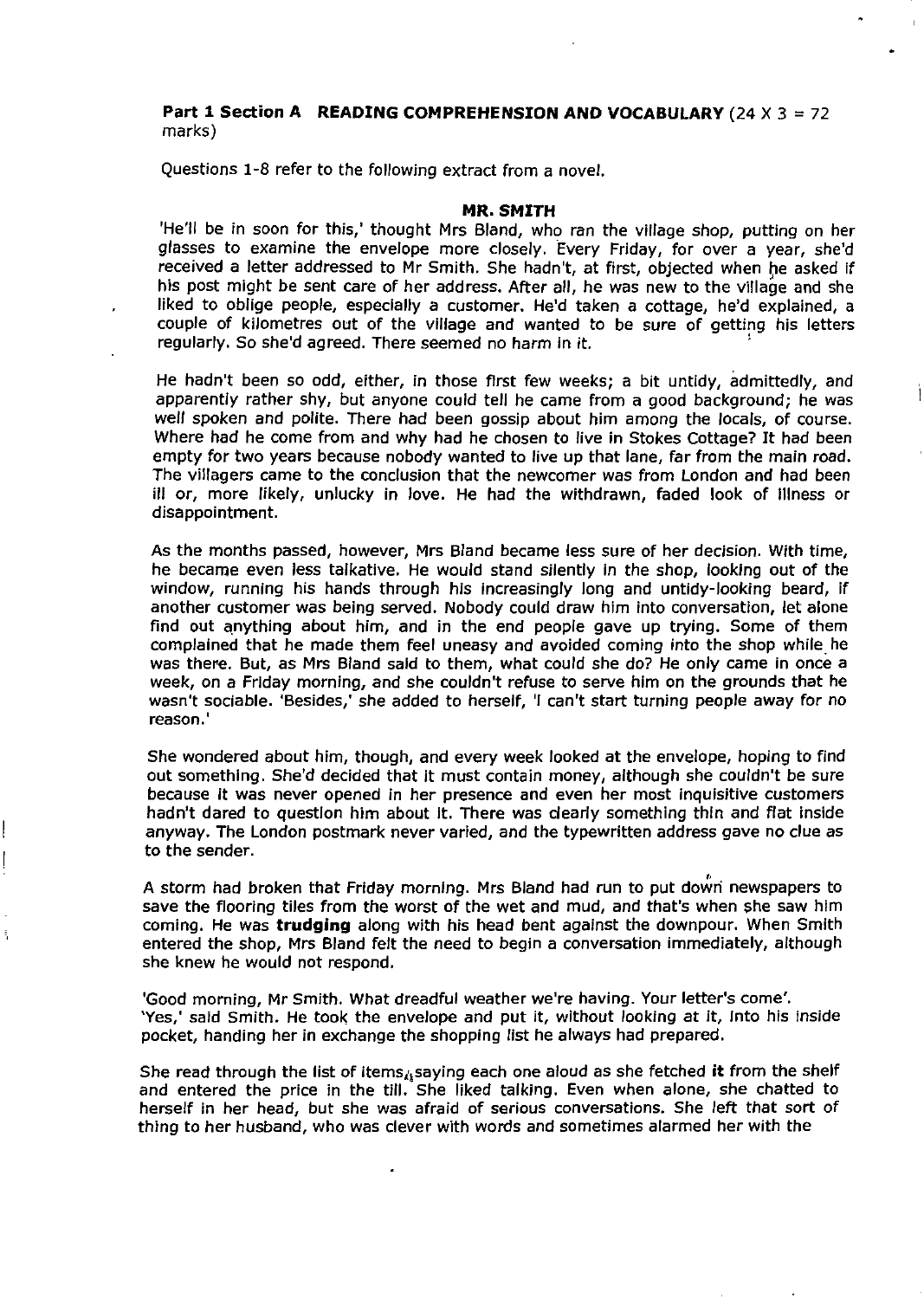force of his opinions. You had to be so careful what you said to people in a shop. She would have hated to cause offence, so she limited herself to pleasant chat that said little and harmed nobody. And when Smith was in the shop, she didn't notice his silence so much if she talked, but her thoughts ran alongside her speech, deeper and less comfortable.

 $\mathcal{A}$ 

 $\theta_{\rm{max}}$ 

- 1. How did Mis Bland react when Mr Smith first asked her ta keep his letters?
- a) She feit sorry for him.
- b) She was curious about him.
- c) She didn't mind helping.
- d) She wasn't sure what to do.
- 2. in the second paragraph, we learn that the local people were
- a) amused by Mr Smith's shyness.
- b) convinced of Mr Smith's unhappiness.
- c) impressed by Mr Smith's physical appearance
- d) warried by Mr Smith's odd behaviour.
- 3. Why did Mrs Bland's attitude to Mr Smith begin to change?
- a) He appeared at the shop at increasingly inconvenient times.
- b) He answered her questions impolitely.
- c) His appearance alarmed some customers.
- d) He no longer made any effort to communicate.
- 4. How did Mis Bland respond to people who talked about Mr Smith?
- a) She agreed with their point of view.
- b) She apologised for his behaviour.
- c) She pointed out his right to shop there.
- d) She explained that he was a valuable customer.
- 5. What gave Mis Bland the idea that the letters might contain money?
- a) the fact that the sender's name was not shown
- b) the way the envelopes looked
- c) the fact that they came so regularly
- d) the secretive way in which Mr Smith handled them

6. What does the word 'trudging' (Iine 34) tell us about Mr Smith?

- a) how he was moving
- b) his facial expression
- c) how he was dressed
- d) his physical size
- 7. What does 'it' (line 40) refer to?
- a) the list
- b) the weekly letter
- c) a price
- d) a product
- 8. What do we learn about Mrs Bland in the final paragraph?
- a) She found her work unsatisfylng.
- b) She was frightened of her husband.
- c) She worried about upsetting her customers.
- d) She found it hard to understand people.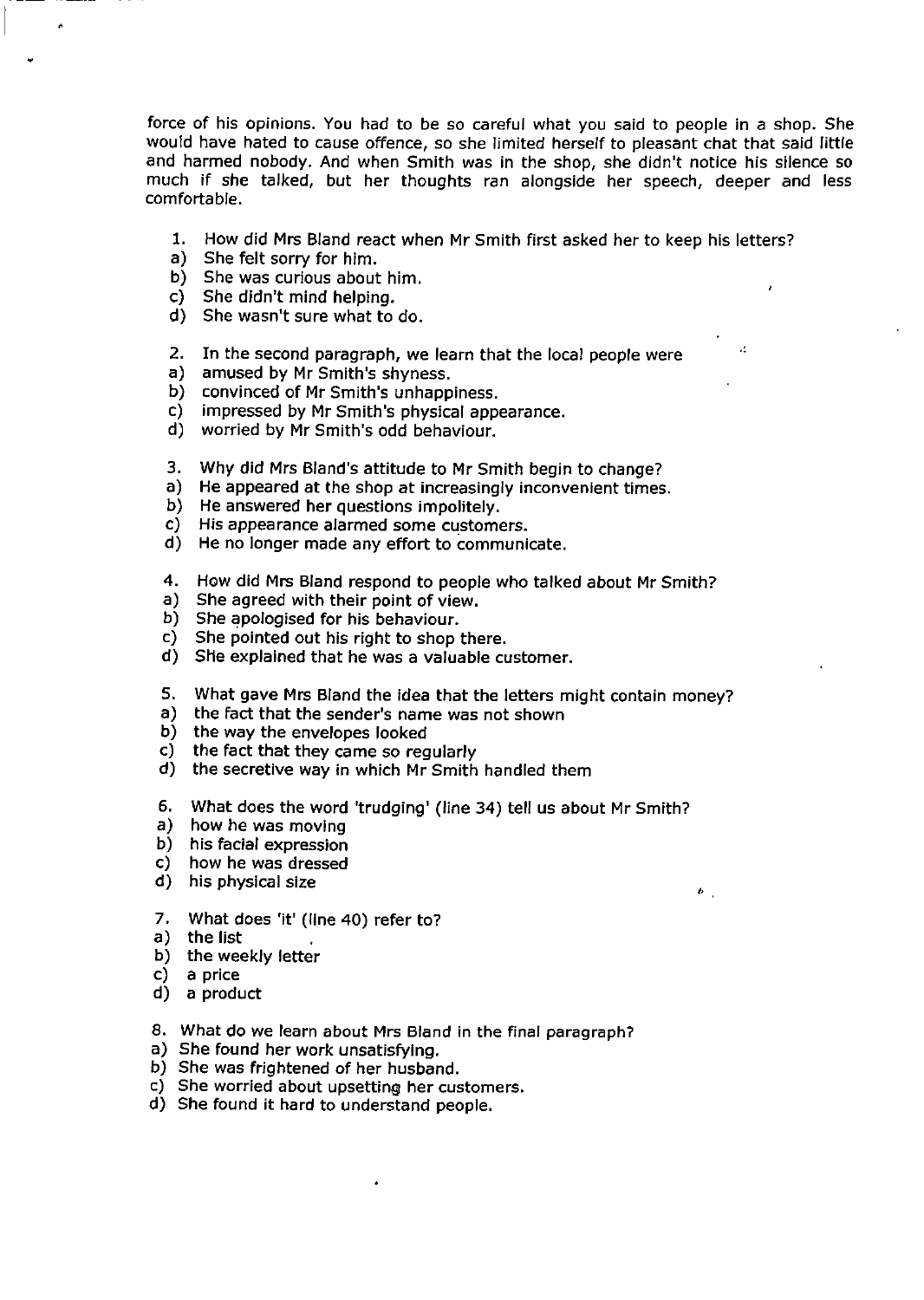Questions 9-16 refer to the foliowing newspaper article about a woman who lives on an <sup>İ</sup>sland.

#### **SPLENDID ISOLATION**

Successful architect Mary Arnold-Foster gave up her life in London to live in the north of Scot/and on the Isle of Skye.

Mary Arnold-Foster lives in an isolated place, even by the Standards of Skye, so when visitors from London come to the house she has buiit in a spectacularly beautiful Iocation on the southernmost tip of the island, the emptiness of the landscape can come as a shock. A surprising number have made the long trip north, from experienced travellers to nervous stay-at-homes. 'Whoever they are, they look at the wide expanse before thern and seem a bit overwhelmed at first - as if they don't quite know what to do with it,' says Mary.

A couple of years ago, Mary was one of many architects in London. What set her apart, though, was her other life, far away from the concerns of London, in the empty Highlands of Scotland. As a child, Mary had often visited her grandmother in Edinburgh, Scotiand's capital city. And when she grew up she developed an obsession for hili-walking and ciimbing. On Fridays, as the working week ended, she was increasingly to be found taking a sleeper train from London to somewhere in Scotland, returning on Monday morning to go straight to work. Then she met two brothers who had already set up a successful architectural practice on Skye. The three architects found they got on so weil that it seemed natural for the brothers to invite Mary to become a partner in the growing practice.

At first, she slept on various friends' floors on Skye, but she'd always planned to bulid her own house. 'Building your own home is usualiy associated with starting a famiiy and nest-building, but life is too short,' she says. 'Sometimes I think about me not having a partner, but then 1 realise that friends are just as important as having a famiiy, so maybe it isn't the worst thing that could happen to you'. Mary found a spot on the Sleat peninsula for sale at a reasonable price. '1 spent hours and hours over a couple of months just sitting here and watching the sun and tracking the light, so that 1 knew just what width the house should be and what angle it should be set at and how 1 wanted it to feel inside. I knew if I got that right then everything would be fine.' Work started in April 2000 and by the foliowing August Mary had moved in.

Many of Mary's friends were excited by the idea of her moving to a place of space and beauty, and impressed by her ability to get things done on her own. However, there were others who thought she was completely mad, and were even slightly offended that a woman with many friends and connections would take herseif off from her home in London for longer than a short holiday, build her own house and decide to live alone. 'I love people coming to stay here,' she says. That's why the house has got so many bedrooms and such a huge kitchen table. I certainly wasn't trying to get away from people, but just from the daily hustle and bustle. When London friends come to stay now, we get to taik in e way that we hardiy ever got the chance to before. Here, we can have lovely, long gossipy walks day after day. Some friends wouldn't dream of coming up from London to visit me, though, because they just can't see what there is to do here.' There is, in fact, quite a lot to do. There seems to be an intense social scene on the island which, she says, goes across the generations.

Mary admits to feeling lonely occasionally during the winter: 'Not as boneiy as 1 sometimes feit in London, though, when 1 was imagining everyone else sharing a joke at a party 1 wasn't at and probabiy wouldn't want to have been invited to anyway. Any time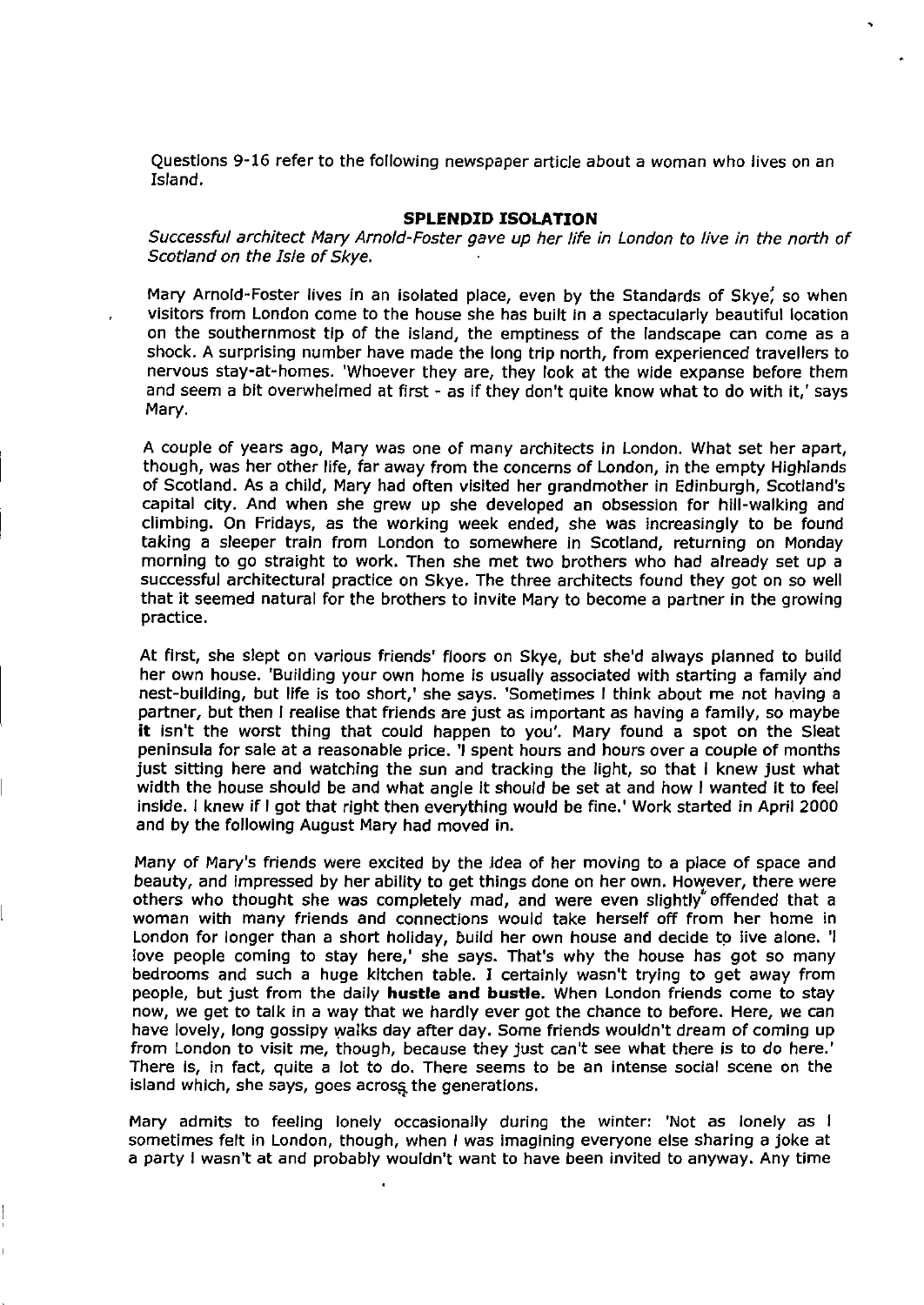1 have feit really loneiy here, it goes away more quickly because l can always change my mood by going out ciimbing or walking.'

- 9. What do Mary's visitors think about the place where she lives?
- a) They react in different ways.
- b) They are favourably impressed by it.
- c) They experience a range of emotions.
- d) They need time to get used to it.
- 10. Mary chose to move to Skye because she
- a) wanted to be cioser to her grandmother.
- b) wanted a change of career.
- c) was offered work there.
- d) was told it was especialiy good for climbing,
- 11. What does 'it' refer to in line 22?
- a) living in a remote place
- b) being part of a family
- c) being single
- d) moving home
- 12. Mary didn't build her house immediately because she
- a) wanted to work out the ideal position.
- b) wasn't sure how big it would need to be.
- c) needed to save up some money.
- d) wasn't sure if she wanted to live alone.
- 13. in the fourth paragraph, we learn that some of Mary's friends
- a) doubted the seriousness of her intentions.
- b) were jealous of her independent lifestyle.
- c) felt she placed too little value on their relationship.
- d) expressed a desire to do the same thing themselves in the future.
- 14. What does 'hustle and bustle' mean in line 35?
- a) the constant demands of city life
- b) the problems of making new friends in a city
- c) the increaslng crime rate in citles
- d) the pollution in a city environment
- 15. in the fifth paragraph, what is suggested about Mary's feelings towards her London friends?
- a) She particularly misses them when they go home.
- b) She enjoys introducing them to the locals.
- c) She welcomes them as she dislikes walking on her own.
- d) She enjoys the opportunity to get to know them better.
- 16. What does Mary say about feeling lonely?
- a) It often happens during very bad weather.
- b) It is rarely a major problem for her.
- c) It happens more frequently than it used to.
- d) İt is something she knows she needs to deal with.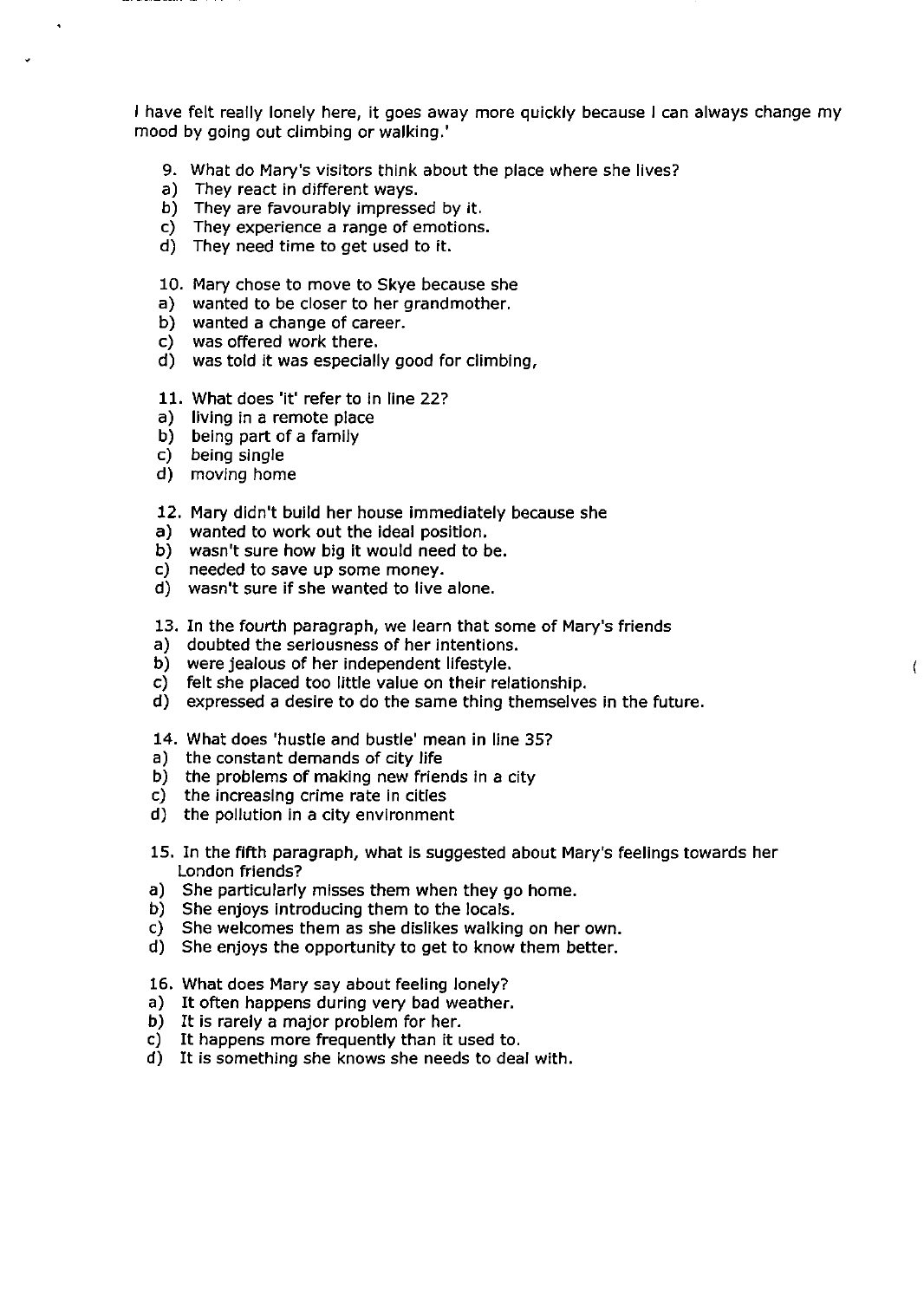Questions 17-24 refer to the foliowing magazine article about students.

#### TAKING 0FF

Five young people remember their 'gap year' experiences, when they travelled the world between finishing school and going to university.

#### A Tom Baker

After my exams, 1 read through alı the gap year literature, but l'd had enough of having to turn up to lessons every day at school. So 1 flew to New Zealand, without any structured plans, just to see what happened. 1 had to live very cheaply, so 1 didn't use public transport, preferring to hitch-hike the long distances between the towns. t was amazed how generous people were. I was always being picked up by strangers and invited into their homes after nothing more than a conversation at the roadside. My hosts invited me to climb volcanoes, go trekking with them, even play a part in a short film. In a way, I learned just as much about life as I did when I was at university back in the UK.

#### B Robin Talbot

<sup>İ</sup>t alI began when 1 was on summer holiday staying at a friend's house in New York. By the autumn, I was convinced I didn't want to leave and I stayed there for a year. I worked three days a week in a bar and two nights in a restaurant, which gave me plenty to live on. The Brazilian band that worked in the bar offered me a room in their apartment, and we played salsa music and had barbecues all summer. I realised eventually that I couldn't be a waiter for ever, so I came back to university.

#### **C Mark Irvin**

t couldn't face another three years studying straight after school sa, like rnany of my classmates, t decided to dc a round-the-world trip. 1 wanted to set off at the end of the summer, but it took six months of working before I had enough money. I'd planned my route so that I'd be traveiling with friends for part of the way and alone the rest of the time. İn Japan 1 met some incredibly generous people who invited me into their homes. 1 found their culture fascinating. But in Australia it was less interesting because it was more difficult to meet the locals, as I could only afford to stay in hostels and these were full of British travellers iike me.

#### **D** Simon Barton

Going to Latin America was quite a courageous decision for me, and the first time  $l$  had travelled without a fixed route or any companions. I was worried that my last-minute Spanish course would not be enough. 1 was originaliy planning to fiy to Mexico, then go overland by bus to Belize, but a hurricane intervened and it was too risky. So t went west by bus to Guatemala. The people were very friendly, but as I'm blond-haired and blueeyed they stared a bit, which didn't bother me. I just smiled. I dutifully kept all my important stuff on me, as suggested in the World Travellers' Guidebook, but I didn't run into any trouble at alI. And despite what 1 thought might happen, 1 ate anything and everything and didn't have any problems. It was great! I'm already saving for my next trip.

#### **E Andrew West**

Everyone I knew was going to Australia, but I wanted to go somewhere more exotic, less predictable. i went with 'Quest Overseas', who arrange gap-year holidays. 1 started in Ecuador with a three-week Spanish course, then went off trekking in the Andes, which was tough. It's a good thing I had my first-aid kit, I was covered in scratches! I had arranged my flight back, but 1 put it off to go touring in Mexico for two weeks with some friends I'd made. My advice would be, plan ahead, but don't worry if things change. Keep your cash in various places in your ciothing, and take advice about the places to avoid at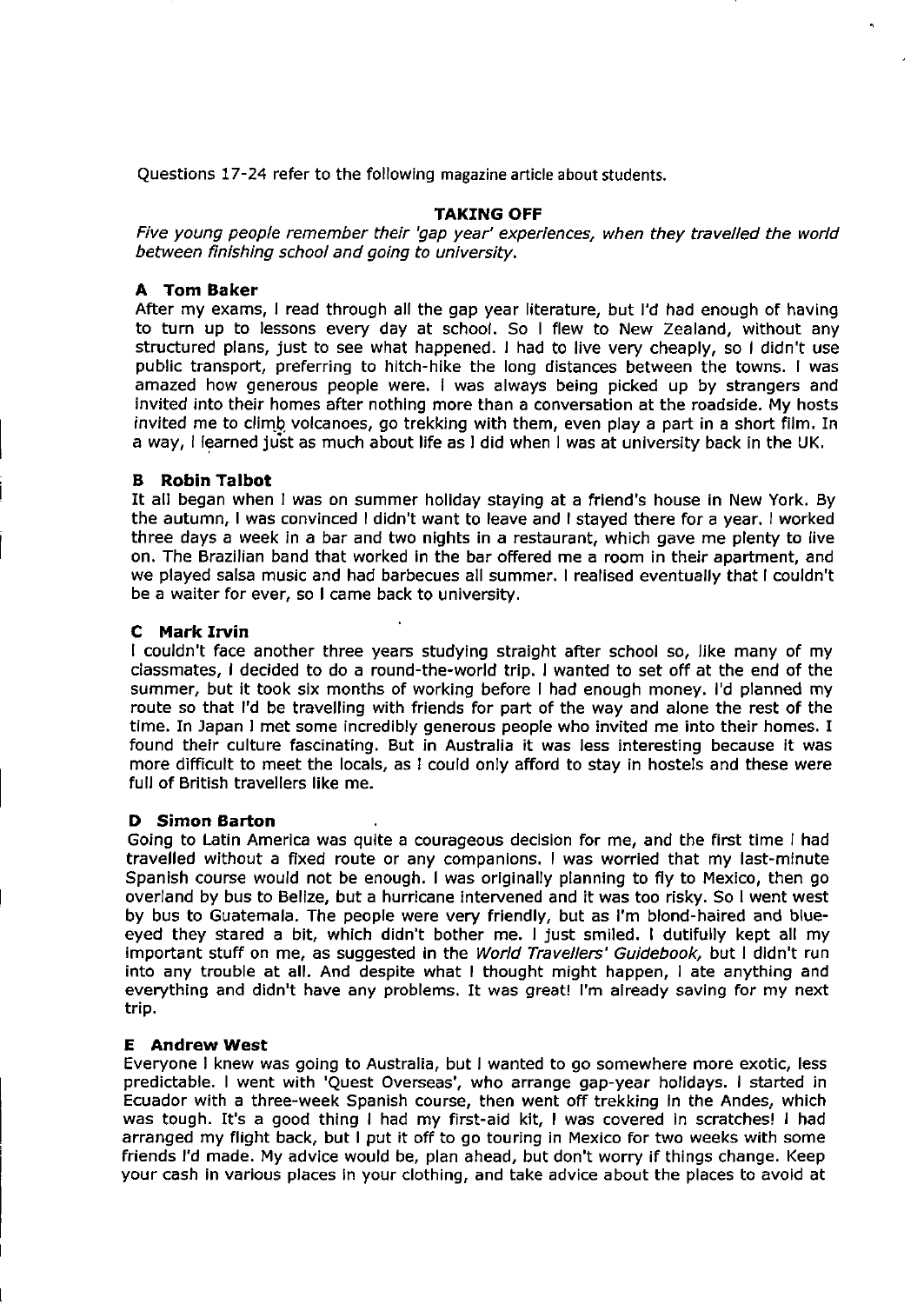- 16. Lionel admitted .................. my chocolate mousse.<br>
a) eating b) to eat c) not to eat b) to eat c) not to eat d) eat
- 17. Bill: I've finished using the computer if you want to go online. Ted: No, thanks. I've ............... checked my email today.<br>a) still b) yet c) already d) not a) still b) yet c) already

Questions 18-26 are based on the following paragraph.

#### **THE FEST**İ**VAL**

I've always enjoyed listening to music. İt helps me caim down after a busy day, and İ'm also one of those people who can listen and study at the same time. I'm not (18) ...... on jazz music, but  $(19)$  ...... that, I like many types of music - depending on how I feel. Last year I went to a pop festival. It  $(20)$  ...... for three days, so we decided to camp on the field provided by the concert organisers.

The weather was awful and it rained all weekend. We were soaking wet and I began to wish that I had stayed at home or found a hotel! The organisers were (21) ....... a fortune selling umbrellas and plastic raincoats. Anyway, the concert continued (22) the weather. The organisers  $(23)$  ...... us to keep to the special walk-ways that they had set up over the mud and gave us plastic sheets to put over our tents.

İn spite of ali that, the music was brilliant. İ particuiarly enjoyed some of the supporting bands  $-$  I always find they perform better than the (24) ...... stars. It's probably because most of the supporting bands are not weil known and this is their great (25) ...... to get their music heard. I'd really recommend anyone to go to one of these pop festivals, but I wish I had  $(26)$  ...... into a hotel rather than deciding to sleep in a tent!

| 18. a) enthusiastic | b) keen       | c) excited     | d) fond        |
|---------------------|---------------|----------------|----------------|
| 19. a) apart from   | b) instead of | c) because of  | d) by means of |
| 20. a) lasted       | b) carried    | c) held        | d) kept        |
| 21.a)doing          | b) having     | c)making       | d) giving      |
| 22.a) despite       | b) regardless | c) even        | d) whereas     |
| 23.a) suggested     | b) informed   | c) announced   | d) advised     |
| $24. a)$ head       | b) main       | c) lead        | d) high        |
| 25. a) possibility  | b) luck       | c) opportunity | d) break       |
| 26. a) enrolled     | b) booked     | c) reserved    | d) registered  |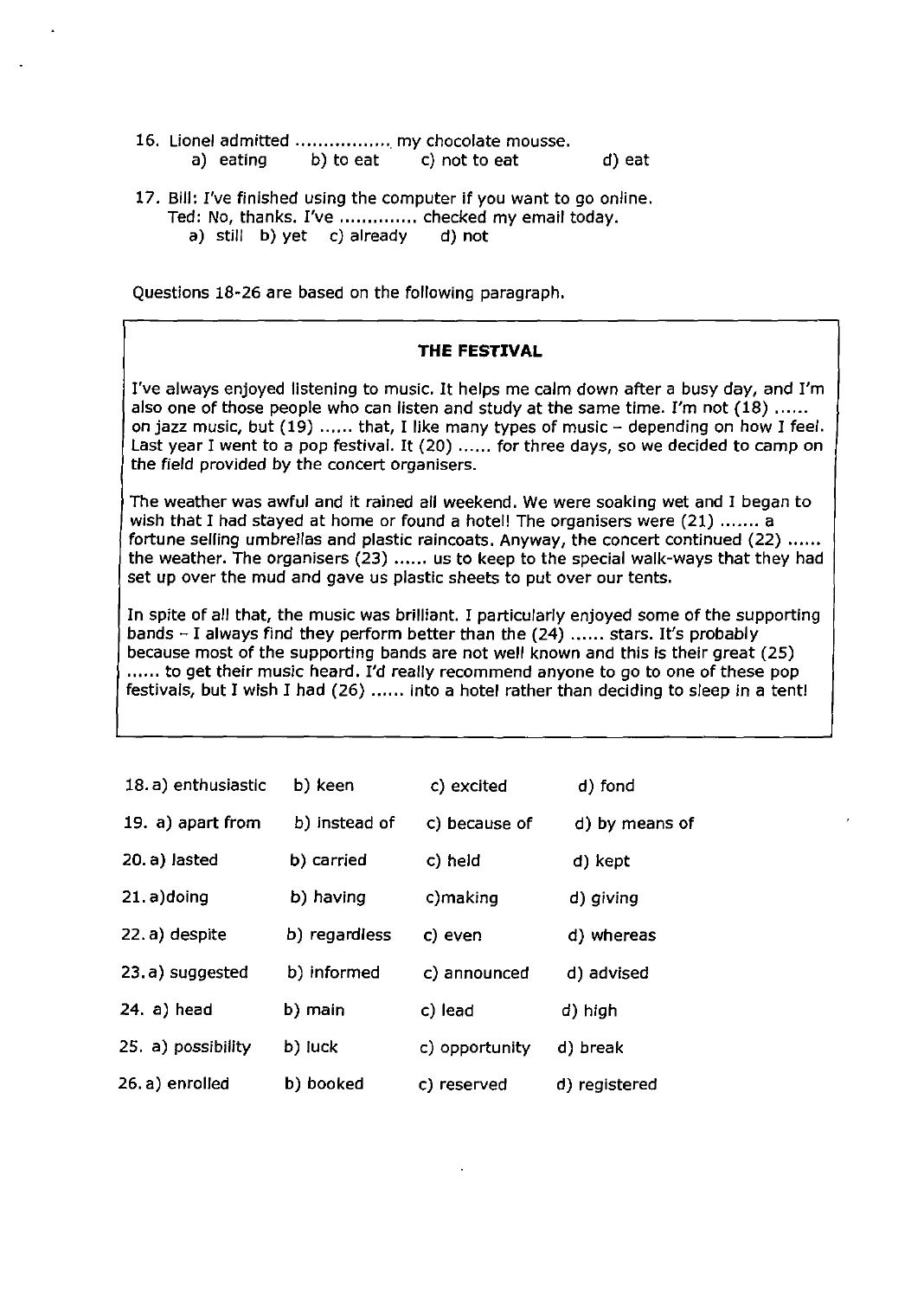# **Part 1. Section B. COMPOSITION (55 marks)**

Choose ONE of the foliowing topics and write an essay of about 200 words. Write in black INK.

1. You saw this advertisement in a newspaper. Read the advertisement and your notes, then write a letter of application.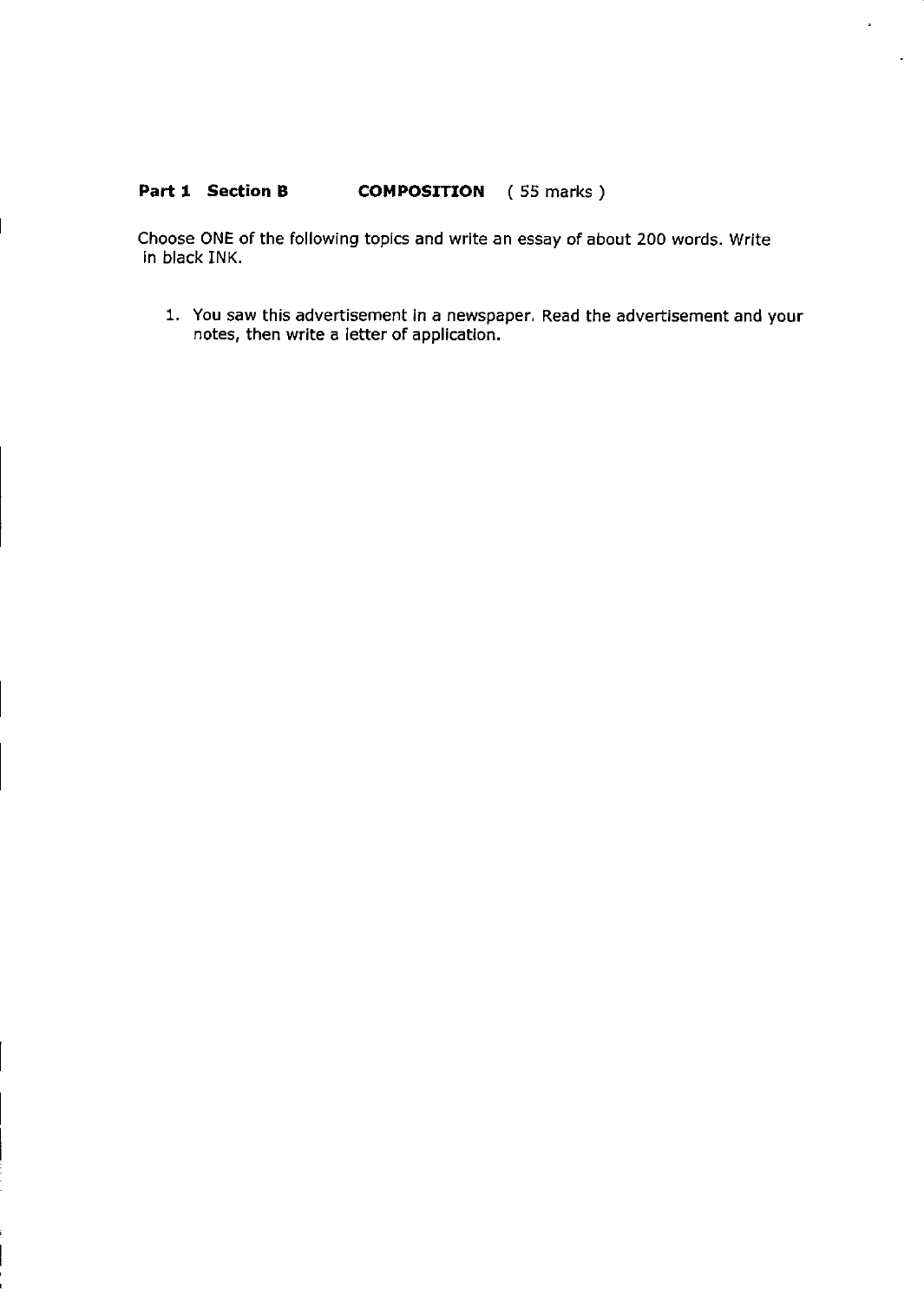2. You saw this advertisement on the Internet and ordered a mobile phone. You were not happy with the service you received. Read the advertisement and the notes you made. Write a letter of complaint to the company, mentioning the things you were unhappy about. Ask for a fiili refund of your money.

 $\ddot{\phantom{0}}$ 

 $\ddot{\phantom{a}}$ 

 $\ddot{\phantom{a}}$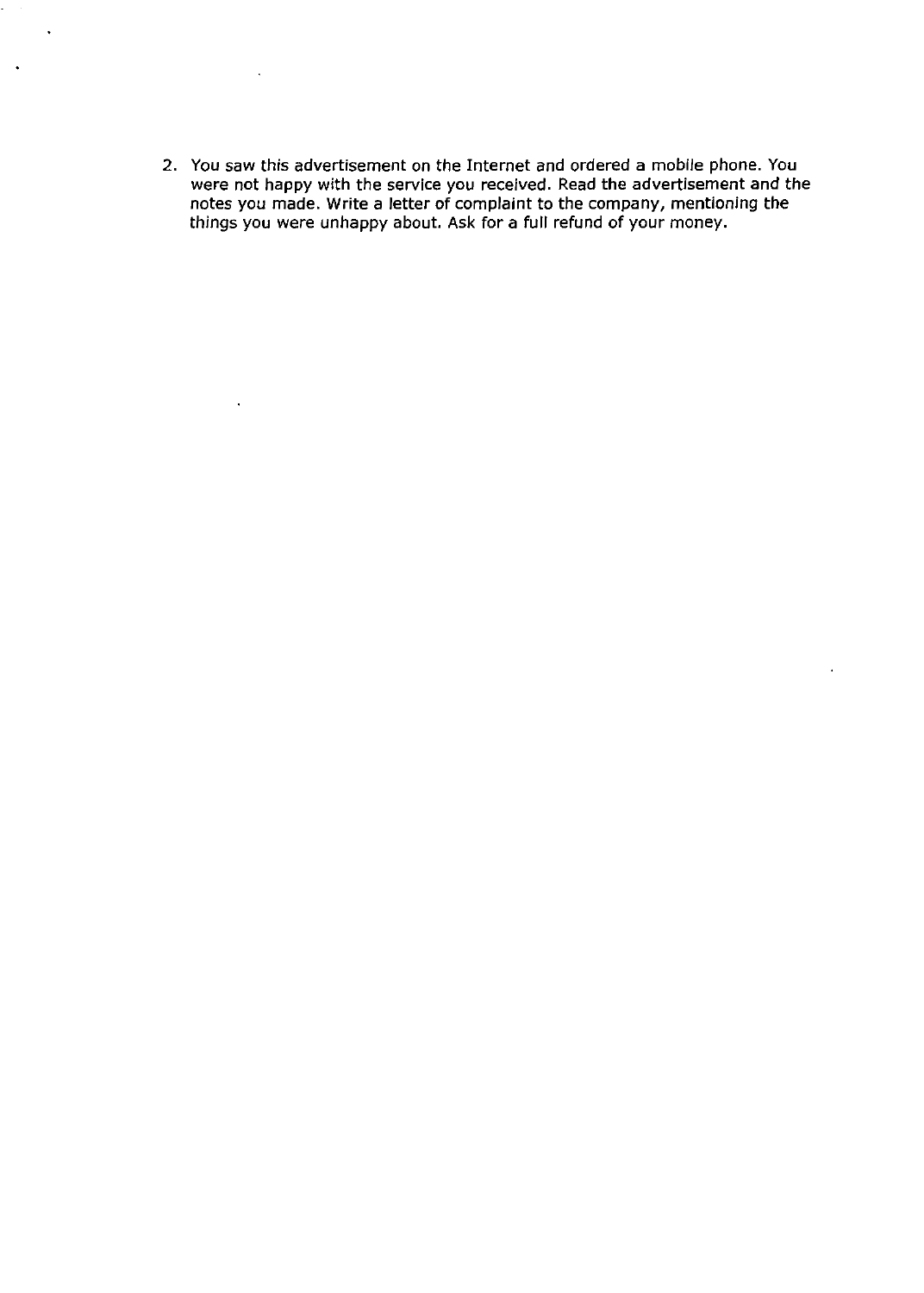3. You are heiping your friend Anna arrange an end-of-year party at the international college where you study. Read Anna's email and the notes you have made. Then write an email to Anna using all your notes.

4. You recently attended a friend's wedding. An English-speaking friend of yours, Tim, was unable to attend the wedding. Read this part of his letter and then write a letter to Tim.

### Z've **never been to a wedding in your country so 1 was disappointed to mlss this one. Please write and tell me what happened. Did you ali have a good time?**

Write your letter. Do not write any postal addresses.

5. You have been asked to write a story for a student magazine ending with these words:

### **1 was realiy thankful to see the police car arrive.**

Write your story.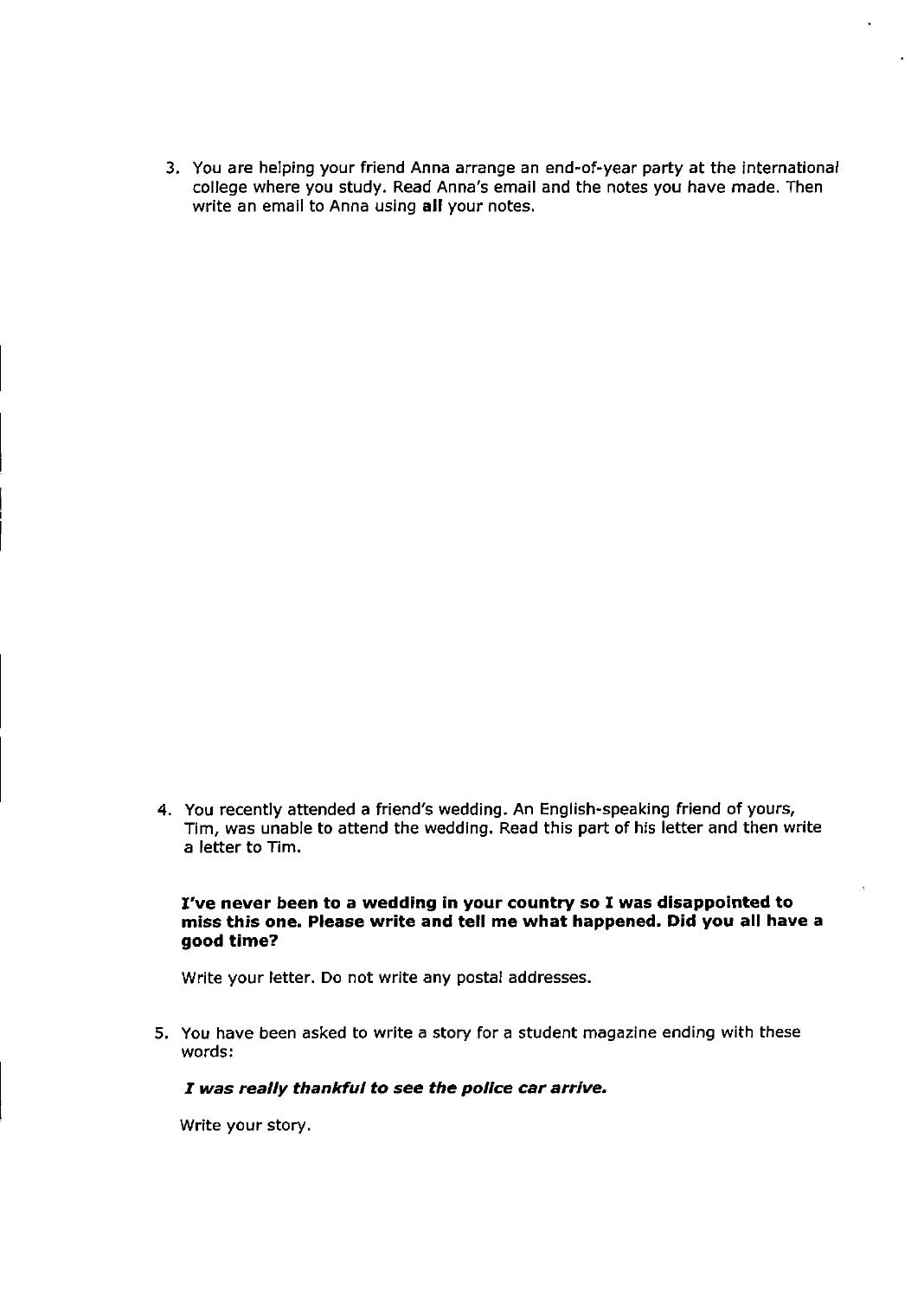# **When you finish your composition, stop. Do not go on to the next section** until you are told to.

# **Part 1 Section C LISTENING COMPREHENSION** (72 marks)

# **TEST 1:**

You wiil hear people ta/king in eight different situations. For questions 1-8, choose the best answer, A, 8 or C. (24 marks)

- 1. You hear a young man talking. Why did he decide ta take part in the campaign?
- a) He wanted to make some money working on the stalis.
- b) He wanted an opportunity to fight discrimination.
- c) He lives in an intolerant community.
- 2. You hear part of a lecture about the chilli pepper. What is the lecturer describing?
- a) How the chilli pepper reduces inflammation in arthritis.
- b) The benefits you can get from eating chilli peppers.
- c) How to prepare tasty dishes with chilli peppers.
- 3. You hear a woman talking about training for the Olympics. How does she feel?
- a) She regrets taking part.
- b) She thinks all the hard work was worthwhile.
- c) She wishes she'd done better.
- 4. You hear a doctor being interviewed on the radio. What is he concerned about?
- a) the decibels some mp3 players are unable to reach.
- b) the noise safety levels imposed upon users.
- c) the increasing number af people listening to dangerousiy loud music.
- 5. You hear e woman talking about the famous writer, beatrix Potter. What difficulties does she mention?
- a) Publishers were unwilling to accept her work.
- b) She was unable to replace the black and white sketches.
- c) She couldn't pubiish the letter without Noel Moore's consent.
- 6. You hear a man talking on the radio. What is he?
- a) A restaurant manager
- b) A chef
- c) A waiter
- 7. Yau hear e man talking about an exhibition he recentiy went ta. Which invention appealed to him the most?
- a) the giasses
- b) the beli
- c) the burgiar alarm
- 8. You hear a woman talking about a holiday experience. Why did she miss her flight?
- a) She forgot to pick up her tickets.
- b) Her alarm didn't go 0ff.
- c) She didn't get a good night's sleep.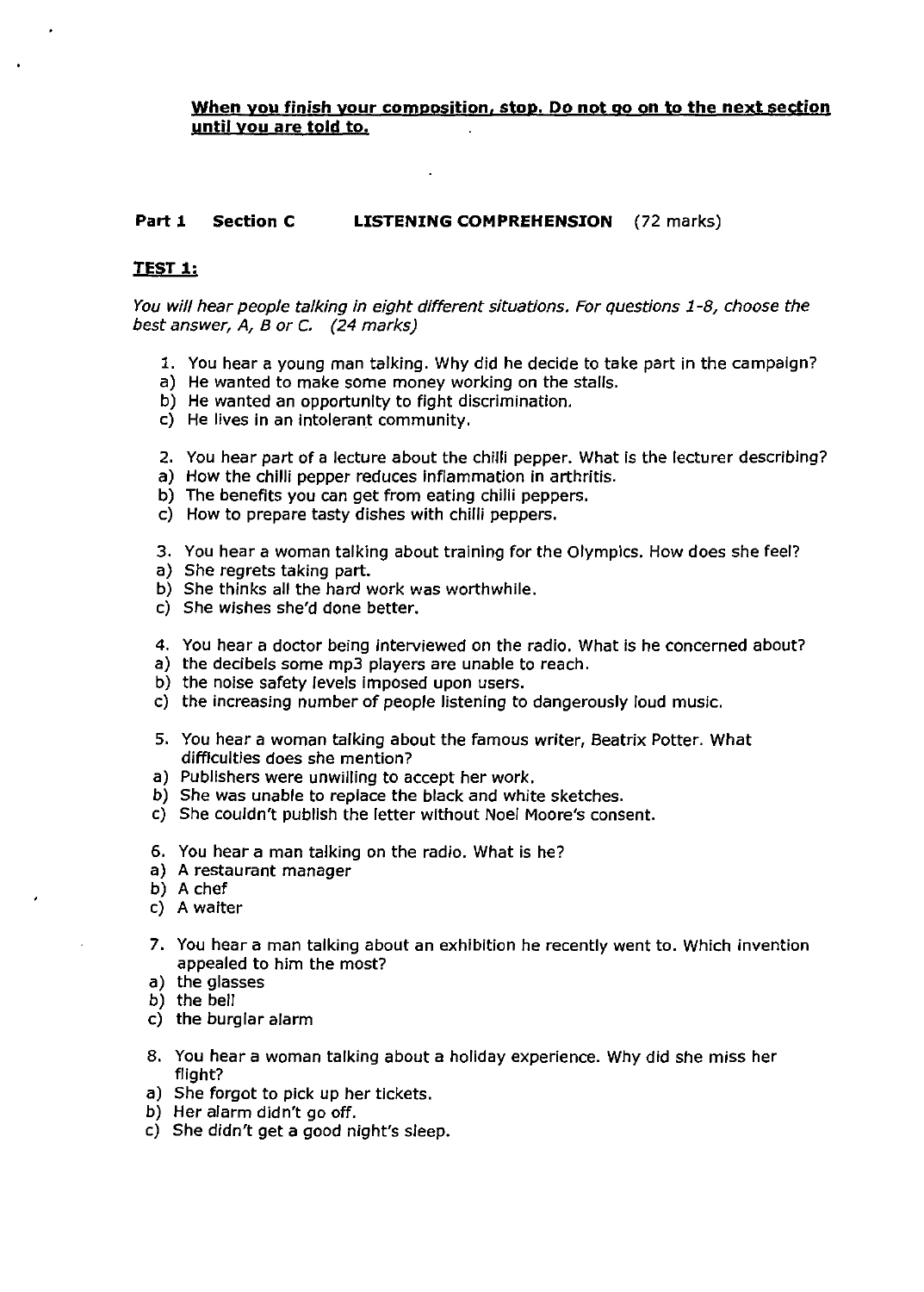# **TEST 2:**

You will hear people talking in eight different situations. For questions 1-8, choose the best answer, A, B or C. (24 marks)

- 1. You overhear a woman taiking to a friend. What does she say about the ciothes she wears?
- a) She doesn't care what she looks ilke as long as she's fashionable.
- b) She dresses for the occasion.
- c) She doesn't think she looks scruffy when she's casually dressed.
- 2. You hear a man talking about domestic animais. What does he say about dogs?
- a) They provide an opportunity for the elderly to exercise
- b) They are good company for oniy chiidren
- c) They can be trained to be useful to society.
- 3. You overhear a woman taiking on a radio program. What form of entertainment can most peopie afford?
- a) amateur pİays
- b) pop concerts
- c) debates on the radio
- 4. You hear a man talking about advertising. What is he doing?
- a) complaining about something
- b) making a suggestion
- c) giving advice
- 5. You hear part of a taik on the radio about schooling. What is the man's conclusion?
- a) Skiiled pupiis should be giyen the opportunity to attend special schoois.
- b) Grammar and comprehensive schools should be regarded more highly.
- c) Schools should be chosen according to individual needs.
- 6. You hear an elderiy woman taiking on the phone. What Is she trying to do?
- a) convince her son about something
- b) persuade her son to do something
- c) warn her son about something
- 7. You hear part of a radio program about feelings. Why are shy people so reluctant to take up something new?
- a) because they find it difficult to taik to other people
- b) because they are afraid of making a fool of themselves
- c) because they might hurt themselves
- 8. You hear a woman talking about having difficulty sleeping at night. What was she once obliged to do as a last resort?
- a) sit up all night doing a puzzle
- b) drink a couple of giasses of wine
- c) wander around the house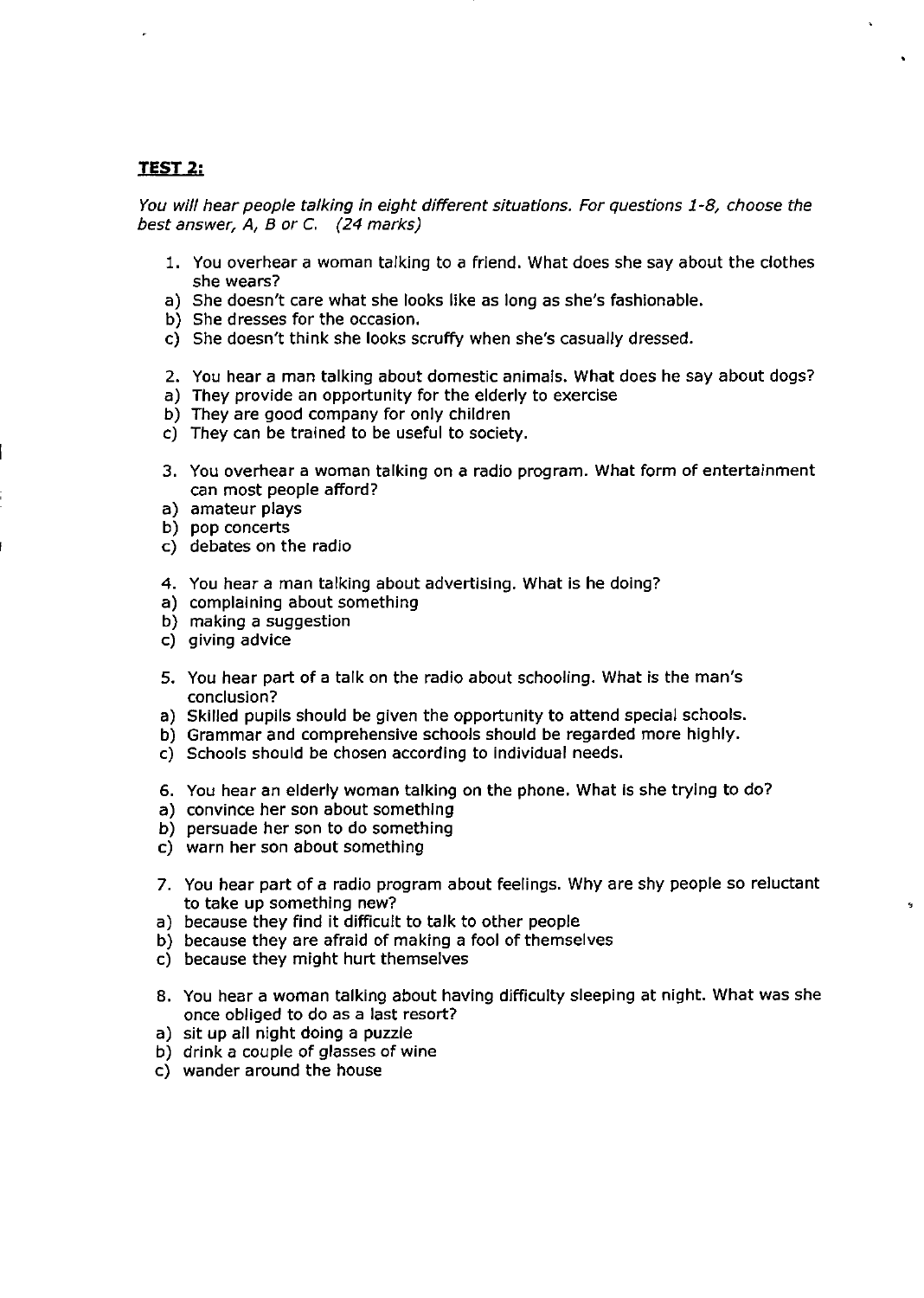# **TEST 3:**

,

You wili hear people ta/king in eight differerıt situations. For questions 1-8, choose the best answer, A, B or C. (24 marks)

1. You overhear a woman talking to her son on the phone. What would she like him to da?

- a) stop getting into dept
- b) buy better quality clothes
- c) get a better paid job
- 2. You hear a man talking about city life. What is he complaining about?
- a) that he finds it difficult to breath when he goes out
- b) that he has to wear a mask when he rides to and from the office
- c) that he can't afford to live in the countryside
- 3. You overhear a man and woman talking. What is the woman upset about most?
- a) that nobody raised the alarm
- b) that her husband could be so forgetful
- c) that she had to wait outside in her night wear

4. You hear a teacher reciting the myth of Jason and the Golden Fleece. How was the Golden Fleece stolen?

- a) Hercules and Orpheus gave the dragon a potion to send it to sleep.
- b) The Argonauts got it out of the wood and took it back to Greece in the Arno.
- c) Jason managed to steal the fieece while the dragan was sleeping.
- 5. You hear part of a taik on the radio. What is the man talking about?
- a) a short trip
- b) an expert on Shakespeare
- c) a play
- 6. You hear a waman talking about a diet. What does she say about the diet?
- a) İt made her feei weak.
- b) It left an awful taste in her mouth.
- c) She cauldn't stick to it
- 7. You overhear a man talking about his new job. What does he da?
- a) a doctor
- b) a psychologist
- c) a salesman
- 8. You overhear a woman talking to a friend. What is she doing?
- a) complaining about something
- b) giving him advice
- c) warning him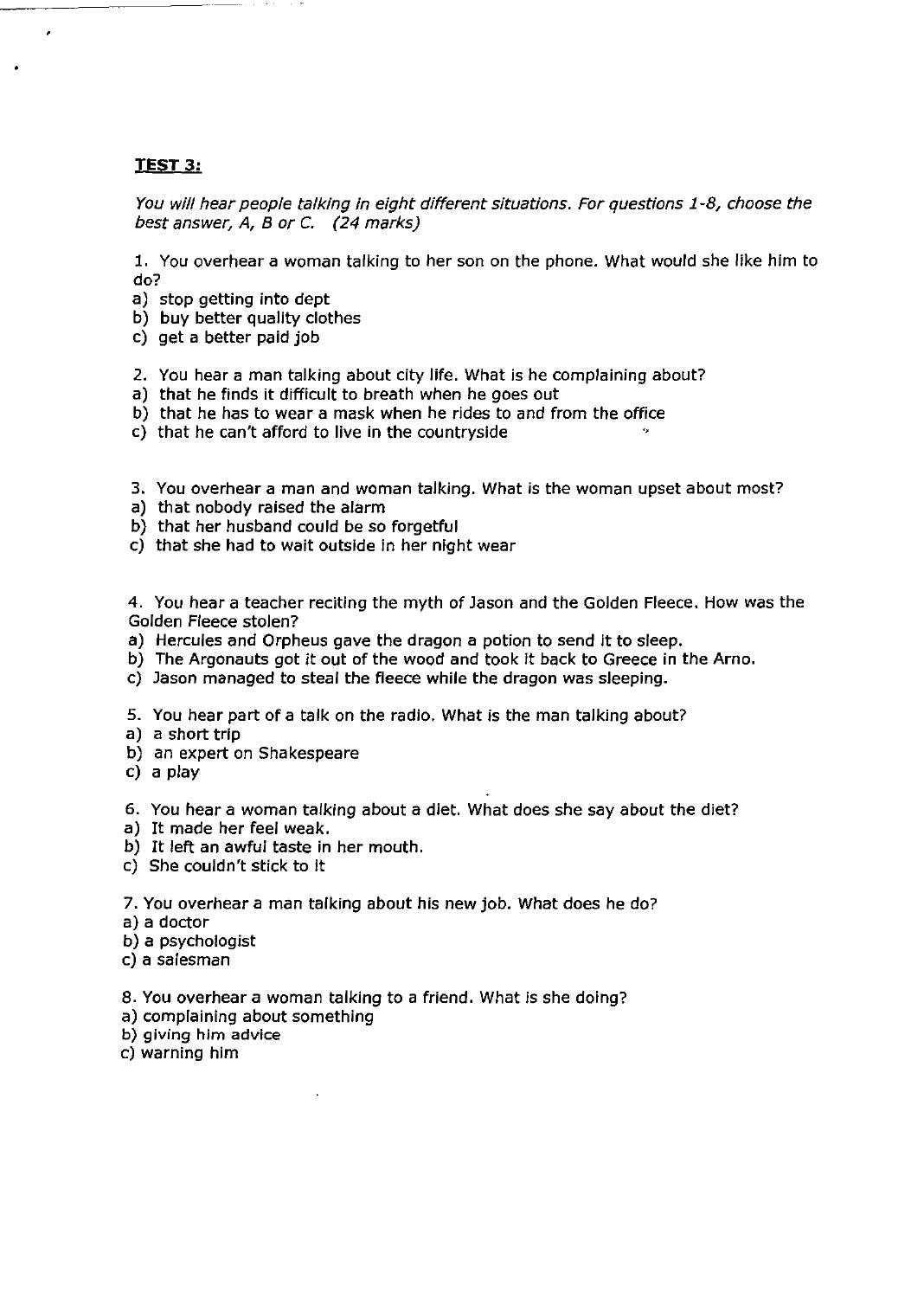**End** of the Test

 $\hat{\mathbf{v}}$ 

 $\hat{\mathbf{v}}$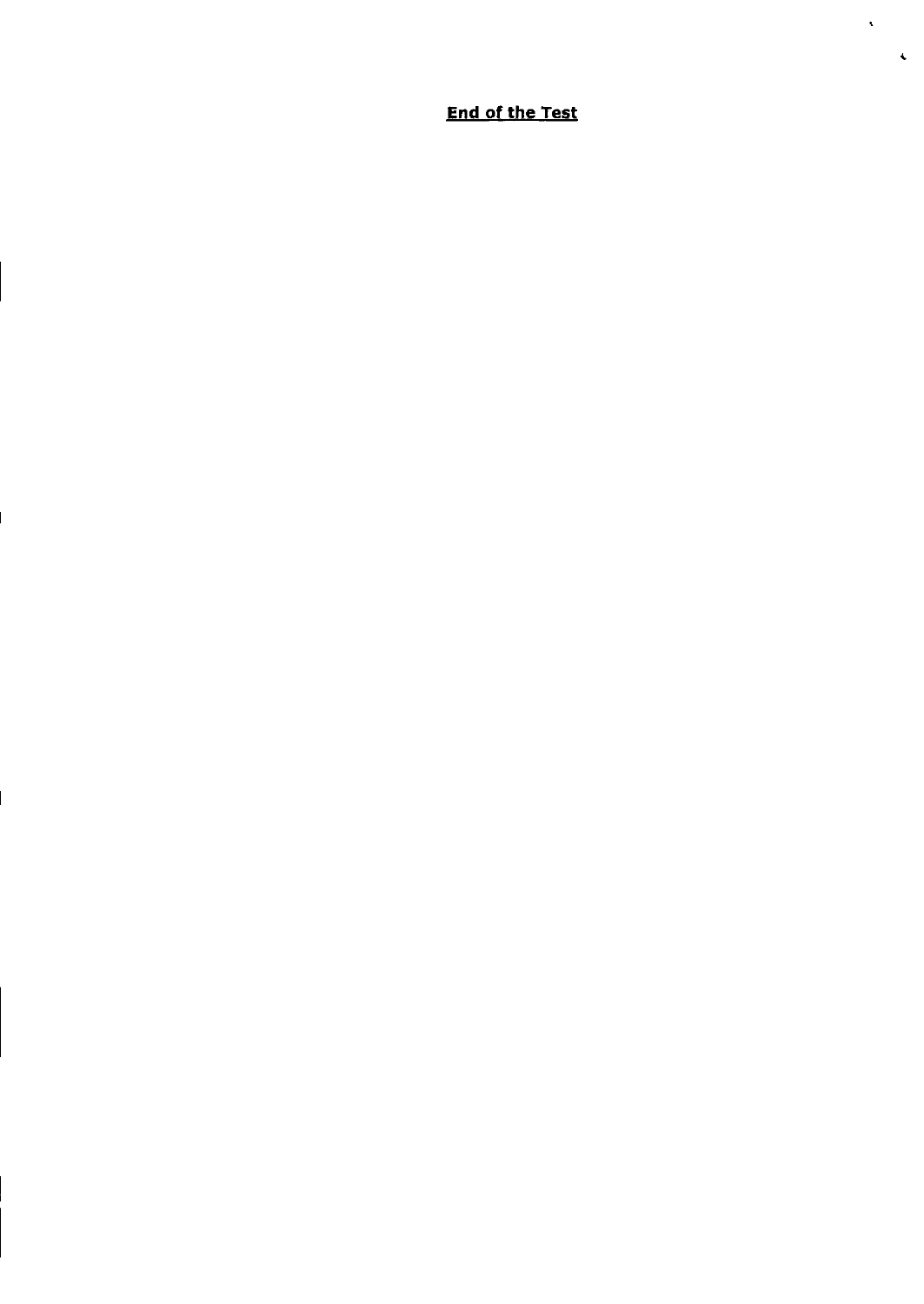|                   | Reading                 |                   | Grammar                   |                  | Listening                 |
|-------------------|-------------------------|-------------------|---------------------------|------------------|---------------------------|
| 1.                | $\mathsf C$             | 1.                | $\, {\bf B}$              |                  | Part 1                    |
| 2.                | $\overline{\mathbf{B}}$ | $\overline{2}$ .  | $\mathbf A$               | 1.               | $\overline{B}$            |
| $\overline{3}$ .  | D                       | $\overline{3}$ .  | $\overline{C}$            | $\overline{2}$ . | $\overline{B}$            |
| 4.                | $\overline{\text{c}}$   | 4.                | $\overline{D}$            | $\overline{3}$ . | $\overline{\mathbf{B}}$   |
| $\overline{5}$ .  | $\overline{\texttt{B}}$ | 5.                | $\mathbf D$               | 4.               | $\overline{C}$            |
| Z.                | $\overline{A}$          | 6.                | A                         | $\overline{5}$ . | $\mathbf{A}$              |
| $\overline{7}$ .  | $\overline{\texttt{D}}$ | $\overline{7}$ .  | $\overline{C}$            | 6.               | $\overline{\mathsf{C}}$   |
| $\overline{8}$ .  | $\overline{\mathsf{C}}$ | 8.                | $\, {\bf B}$              | 7.               | $\overline{\mathsf{C}}$   |
| 9.                | A                       | 9.                | A                         | 8.               | $\overline{\mathbf{B}}$   |
| 10.               | $\bar{\mathbf{B}}$      | 10.               | $\overline{\text{c}}$     |                  | Part 2                    |
| 11.               | $\overline{\mathbf{B}}$ | 11.               | $\overline{\mathsf{C}}$   | 1.               | $\, {\bf B}$              |
| $\overline{12}$ . | A                       | 12.               | $\overline{\mathbf{C}}$   | $\overline{2}$   | $\overline{c}$            |
| 13.               | $\bar{\mathbf{B}}$      | 13.               | $\overline{\mathbf{B}}$   | $\overline{3}$ . | A                         |
| 14.               | A                       | 14.               | $\mathbf D$               | 4.               | $\boldsymbol{\mathsf{A}}$ |
| 15.               | $\bf{B}$                | 15.               | $\bar{\mathbf{D}}$        | $\overline{5}$ . | $\overline{\mathbf{C}}$   |
| 16.               | $\bar{\text{C}}$        | 16.               | A                         | $\overline{6}$ . | A                         |
| $\overline{17}$ . | D                       | $\overline{17}$ . | $\mathsf C$               | 7.               | $\overline{B}$            |
| 18.               | $\bar{\mathbf{C}}$      | 18.               | $\overline{B}$            | $\overline{8}$ . | $\mathbf{A}$              |
| 19.               | A                       | 19.               | $\overline{\mathbf{A}}$   |                  | Part 3                    |
| 20.               | D                       | 20.               | $\boldsymbol{\mathsf{A}}$ | 1.               | $\mathbf A$               |
| $2\overline{1}$ . | $\overline{\mathbf{B}}$ | 21.               | $\overline{\mathsf{C}}$   | $\overline{2}$ . | $\overline{\mathsf{C}}$   |
| $\overline{22.}$  | $\overline{\text{c}}$   | 22.               | A                         | $\overline{3}$ . | $\overline{B}$            |
| 23.               | D                       | 23.               | $\overline{\mathbf{D}}$   | 4.               | $\overline{\text{c}}$     |
| 24.               | $\overline{B}$          | 24.               | $\, {\bf B}$              | 5.               | A                         |
|                   |                         | 25.               | $\overline{C}$            | 6.               | $\overline{\text{c}}$     |
|                   |                         | 26.               | $\overline{B}$            | $\overline{7}$ . | $\overline{\text{C}}$     |
|                   |                         |                   |                           | 8.               | $\overline{B}$            |

EEMAEL 18